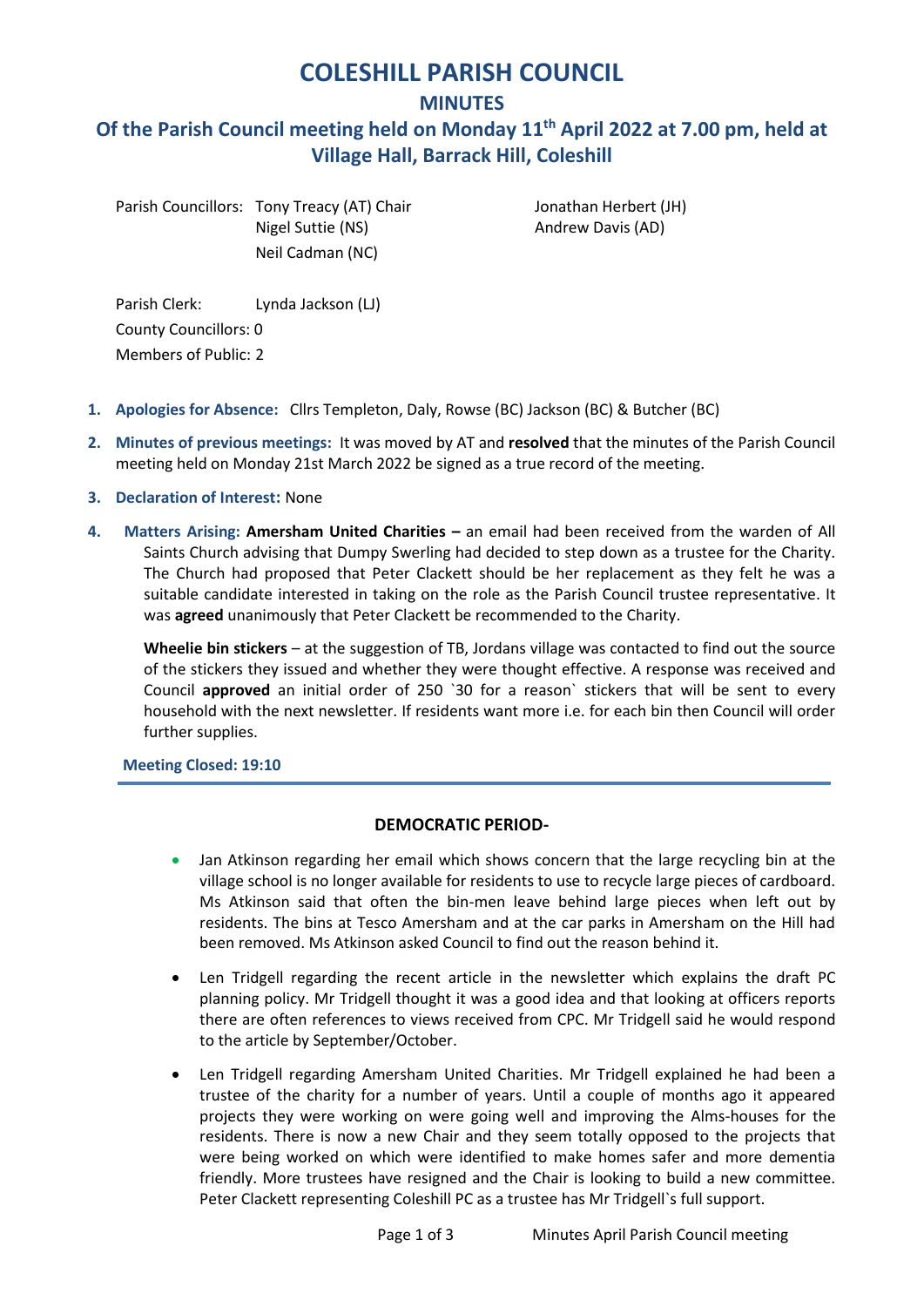# **COLESHILL PARISH COUNCIL**

## **MINUTES**

# **Of the Parish Council meeting held on Monday 11th April 2022 at 7.00 pm, held at Village Hall, Barrack Hill, Coleshill**

 **Meeting re-opened: 19:30**

#### **5. Clerk's Report: -**

**Clerks forum 7.4.22** – LJ had attended and distributed a summary prior to the meeting.

**Bench meeting 28.3.22** – Lizzie Wright made aware of the location of a Platinum jubilee bench for Coleshill and the materials it should be made of including fixings.

**Update on Ipsom complaint affecting the Common** – This complaint has now been passed to Buckinghamshire Council and the Streetworks team to deal with. Rosie Tunnard has confirmed an inspection will take place and where required UKPN asked to return to reinstate the land correctly. John Conway is also involved liaising as an affected resident.

**Community Board noticeboard for Village Road** – Council **agreed** the requirements before ordering. It should be green, made of aluminium with a header stating `Coleshill Community`. It will have open locks and magnets on the board inside. To save on costs CPC will arrange disposal of the old board.

#### **6. Report from Planning & Bucks updates:**

**i) Ref. No: PL/22/0931/FA** | Romany Cottage, Village Rd Coleshill **NO OBJECTION ii) Bucks update – none available,** JH had circulated his meeting transport report and confirmed Beaconsfield by-pass had now opened.

**iii) NALC letter to small parish councils-** It was agreed that a response should be sent to NALC regarding the letter suggesting that support was needed in the Unitary Council taking highway issues more seriously.

#### **7. Report from Open Spaces:**

**i) Monthly Play inspections –**The April inspections had not been completed at the time of the meeting.

**ii) CMC update –** NS had circulated a report prior to the meeting. The main focus at present is preparing for Wildlife explorer day.

**iii) Platinum jubilee street party road traffic committee** – AT explained that in order for the event to be covered by the Council`s insurance the Council must be involved in traffic management by liaising with the event organisers. AT confirmed that road closure notices had been sourced. **iv) Tree report for Coleshill House** – AD confirmed he had asked David Weedon for a copy of the tree report for the tree which has been reported as dead and needing removal. Any removal will require planning permission as it has a TPO. AD was asked to follow up and bring to next meeting.

**8. Finance:** The RFO had provided a report which was circulated to Councillors prior to the meeting.

**i) Cashbook, Bank balances and reconciliation as at 31.03.22**– the previously circulated documents were **approved**.

ii) 4<sup>th</sup> qtr. Review Actual vs. Budget 2021-22 - The RFO had circulated a report on over and underspends and receipts which were either over or under expectations. There were no key areas that required action. **iii) Council insurance quotes** – The RFO was awaiting renewal quotes from Gallagher (current provider) and BHIIB. These would be ready and circulated before the next meeting.

## **9. Items for payment for April**

The payments CB22-001 to 003, April totalling £704.84 (Inc. VAT) were **approved**.